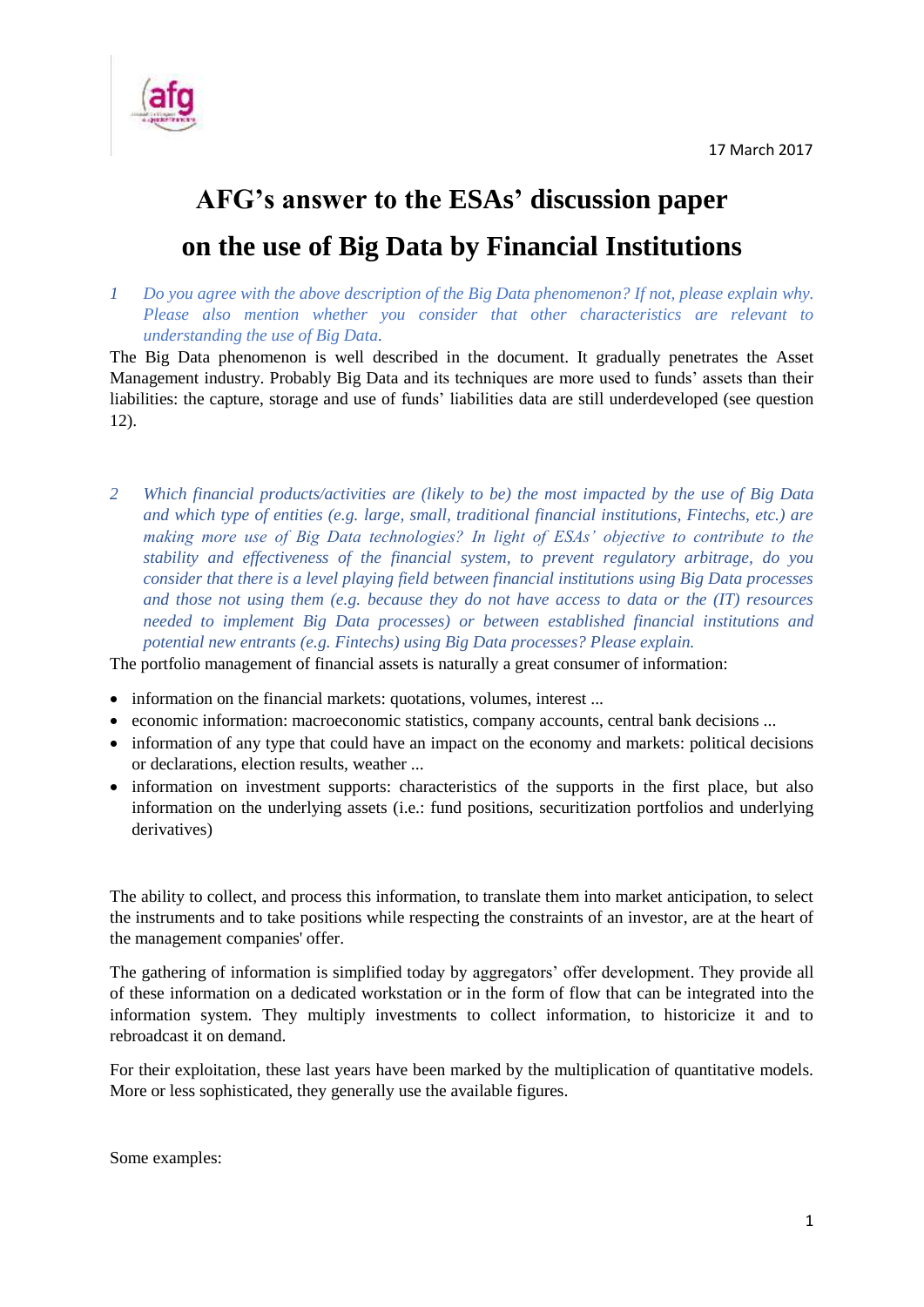

- macroeconomic models that aim to define optimal asset allocation on the basis of available statistics at asset classes, countries, institutional or sector level. These models are widely used by global macro managers.
- price analysis and market volume models, which aim to predict changes in the absolute way, on an instrument, or in a relative way, between several instruments (for example, these models are used by long/short or arbitrage fund managers).
- analysis models of order book that aim to predict orders on a given security and over a short period of time. These models are now able to integrate news in real time (for example, these models are used by "Trader High Frequency").
- risk calculation models that aim to establish maximum loss envelopes based on historical or simulation.

While most models are designed for systematic or quantitative management systems, some types of order routing systems are used by managers as decision support aids or by order routing systems.

In addition, the distribution activity, within the Asset Management companies, can leverage Big Data across the distribution value chain to better understand the end customer behaviour, in relation to the products that the industry is offering. The element of challenge here is that those data are fragmented across a number of different actors, such as retail banks, wealth managers, pension schemes, life insurance companies, etc. As a result, the usage of Big Data is relatively limited as of today, compared to other industries where e-commerce is prevalent, but the capability to gather Big Data though the distribution chain will be in the future a key element for the Asset Management industry product evolution.

Big Data can also give to the Asset Management industry new opportunities for revenue generation: new business models, such as robo-advisors, can leverage Big Data to include them in prescriptive analytics. Such new type of Asset management may have a technology advantage over traditional institutions.

*3 Do you offer/are you considering using Big Data tools as part of your business model? If so, please briefly describe: i) what type of entity you are, e.g., long established, start-up, a product provider, an intermediary; ii) the service you provide; iii) the nature of your clients; iv) your business model; v) whether the Big Data tools/strategy were developed by an external company or internally and whether you have related agreements with other entities (including nonfinancial entities); vi) what are the types of data used (personal, anonymised, user data, statistical data etc.) sources of data; and vii) the size of your Big Data related activity and/or forecast activity (e.g. to what extent are business decisions already taken on the basis of Big Data analysis; what other business actions could be based on Big Data in the future)?* 

AFG, as a professional association, cannot answer this question.

However, AFG sensitizes its members, through a working group dedicated to Big Data (the value of using big data and its regulatory implications). Indeed, they are not always aware of the data patrimony they have.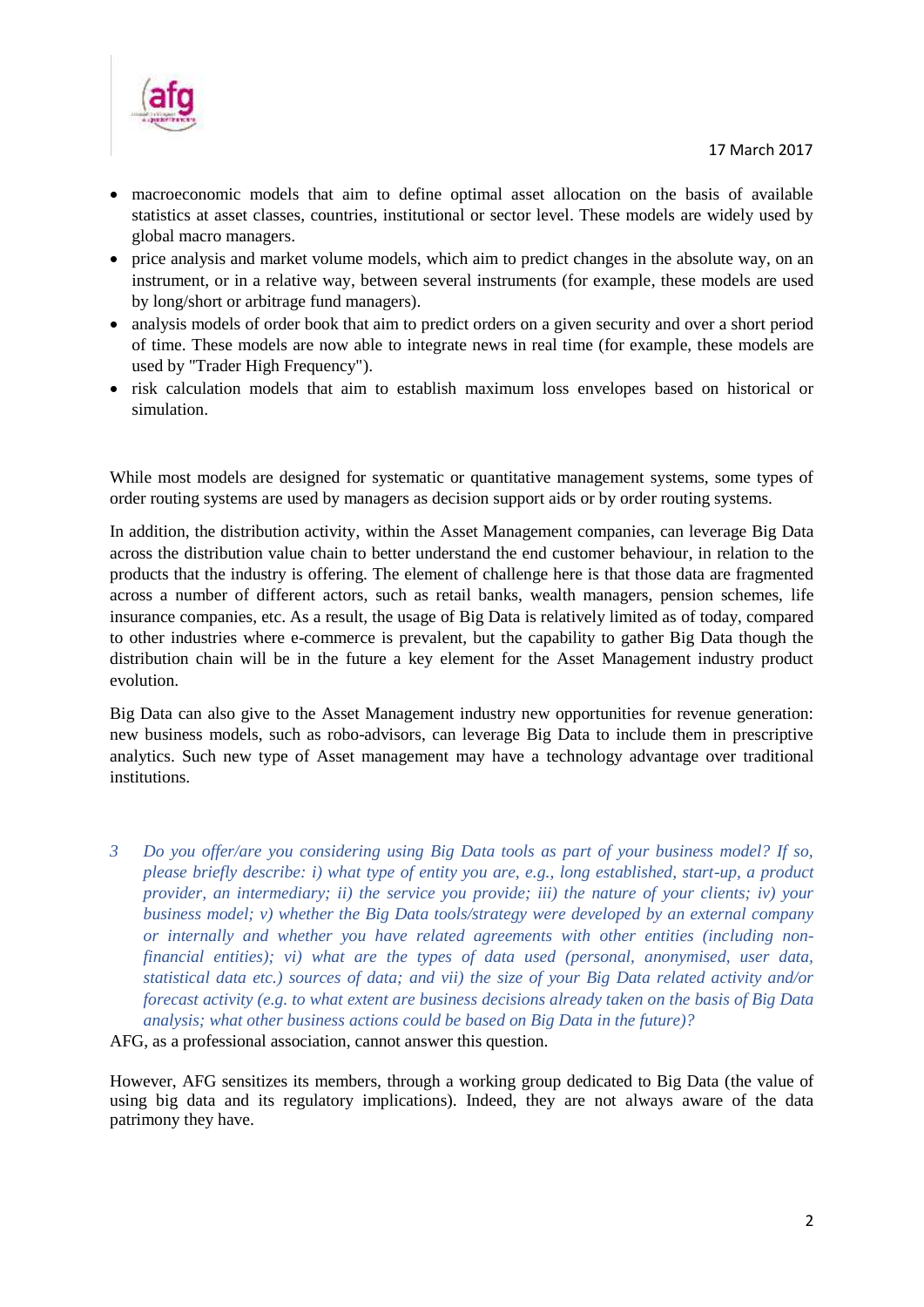

Data patrimony of an asset management company is made up of its own data (which is internally housed or owned by third parties) and also all data free or paying that it can acquire on the market (social networks).

Thus, it can retrieve data from the following partners:

- Custodians provide details of subscription/redemption flows and assets held by their clients.
- Funds' centralizers send details of the collection on a daily basis. This data may be more or less complete depending on of the orders marking quality put in place.
- The Registrar Transfer Agent and the Prime Transfer Agent (in Luxembourg) are able to transmit details of the collection and outstanding amounts of funds' clients.
- Central Securities Depositories, such as Euroclear France, provide positions by affiliates.
- Distributors send depositary certificates taking back their positions in the funds to the management companies in order to receive their retrocessions. Distributors are also in possession of details on the flows and positions of clients they intermediate.

These data sources are redundant, heterogeneous, and often incomplete: information on the same client can, for example, come from both the centralizer and the client's custodian. Hence the need to put in place a liabilities management tool that is intended to store, manage and supplement data (for example by calculating estimated positions and making them useable via reporting and visualization tools).

- *4 If you are a consumer or a consumer organisation, do you witness any of the uses of Big Data? In what fields?*
- *5 Do you consider there are (non-regulatory) barriers preventing you (or which could prevent you in the future) from collecting and processing data? Are there barriers preventing you from offering/developing Big Data tools in the banking, insurance and securities sectors? If so, which barriers?*

In theory, there are few barriers, but a high step in terms of culture, managerial will, problem identification for some players in asset management.

Moreover, obtaining the data (or appropriation of its own data patrimony) and the expertise of big data are important issues among asset management players.

*6 Do you agree with the above short, non-exhaustive, presentation of some of the main applicable requirements? If not, please explain why. Please also mention whether you consider that other legal requirements are essential and should be mentioned.*

The AFG generally agrees with the presentation.

*7 Do you consider any of these regulatory requirements as unjustified barriers preventing you from using Big Data technologies? If so, please explain why. Please also explain whether you consider that further regulation (including soft law/guidance, etc. and insofar as it falls within the scope/remit of the ESAs) should be introduced to facilitate the use of Big Data technologies.* 

The last few years have seen many regulations concerning data: collection, protection of personal data, suitability with the customer's interest, …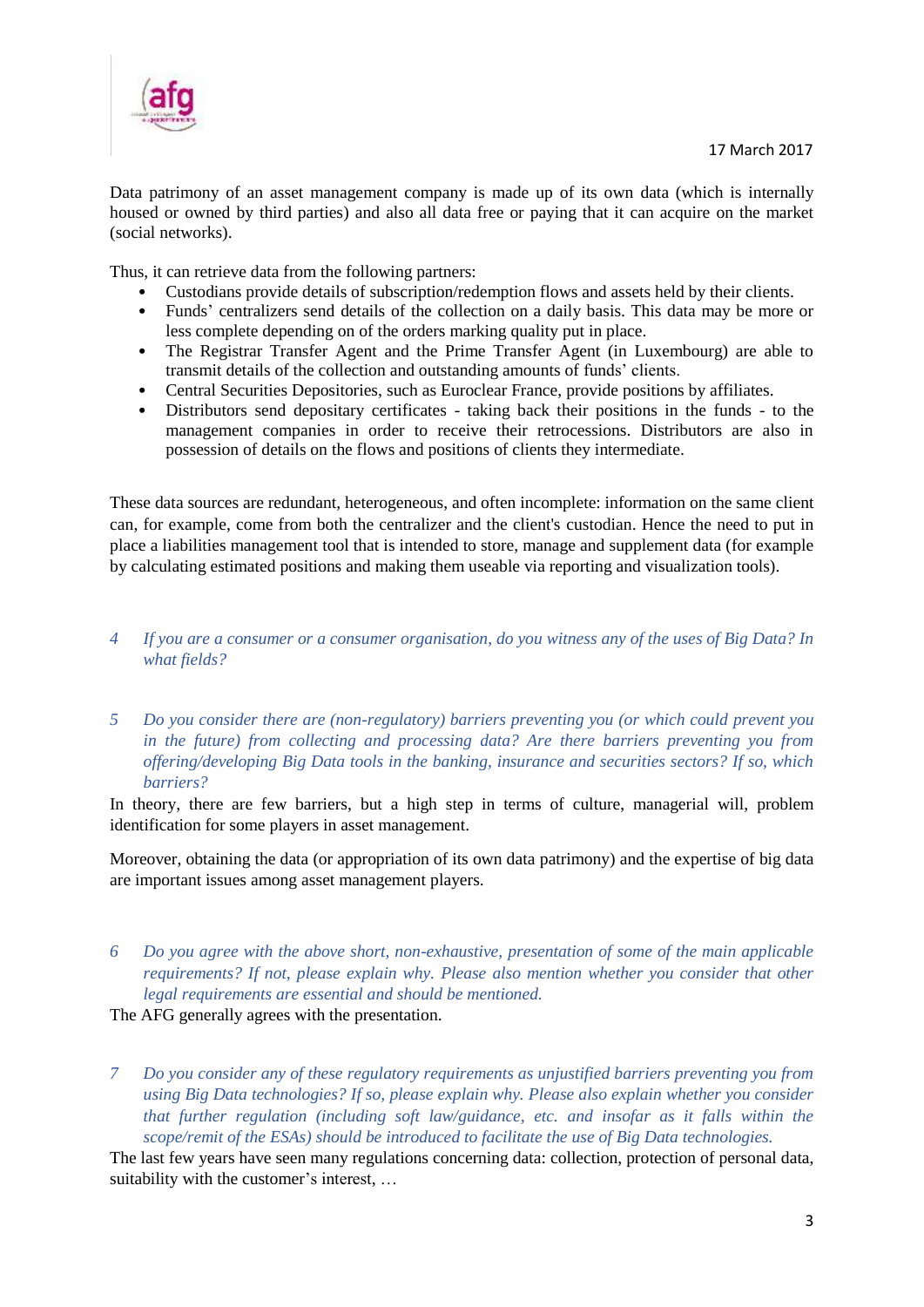

However, adaptation to these regulations is costly and contributes to pushing the asset management industry to seek economies of scale and thus consolidate.

*8 Do you consider the potential benefits for consumers and respectively financial institutions to be accurately described? Have you observed any of them in practice? If so, please provide examples. If not, please explain whether you are aware of any barriers that may prevent the above potential benefits from materialising?* 

The Asset Management companies will use the Big Data primarily for their own benefit and the usage of Big Data could increase the quality of the industry products and improve the interaction with customers and the customer experience.

*9 Do you agree with the description of the risks identified for consumers and respectively financial institutions? Have you observed any of these risks (including other risks that you are aware of) causing detriment to consumers and respectively financial institutions? If so, in what way? If not, please explain why. Please also mention whether certain risks for consumers and financial institutions have not manifested yet but have the potential of developing in the future and hence need to be closely monitored by Supervisory Authorities.* 

The main risks mentioned in the document are risks linked to the fact that customers identified by Big Data as unprofitable or too risky would be discarded and therefore not served properly.

In Asset Management, the main risks are following:

- Opaque use of data, particularly on the asset side, which does not allow the necessary explanation and good communication to the client (information asymmetry);
- A "marketing" segmentation of clients that is too efficient and too precise (microsegmentation) that would limit the choice that would be offered to them.
- *10 Is the regulatory framework adequately addressing the risks mentioned above? Bearing in mind the constant evolution of technologies/IT developments and that some of the above mentioned regulatory requirements are not specific to the financial services sector (e.g. GDPR), do you think further regulation is needed to preserve the rights of consumers of financial services in a Big Data context? Please explain why.*

Regulation give a level of protection to consumers. However, as the technology evolves rapidly, a continuous review process has to be conducted to ensure that the level of protection remains adequate.

*11 Do you agree that Big Data will have implications on the availability and affordability of financial products and services for some consumers? How could regulatory/supervisory authorities assist those consumers having difficulties to access financial services products?* 

No implications identified in the Asset Management industry.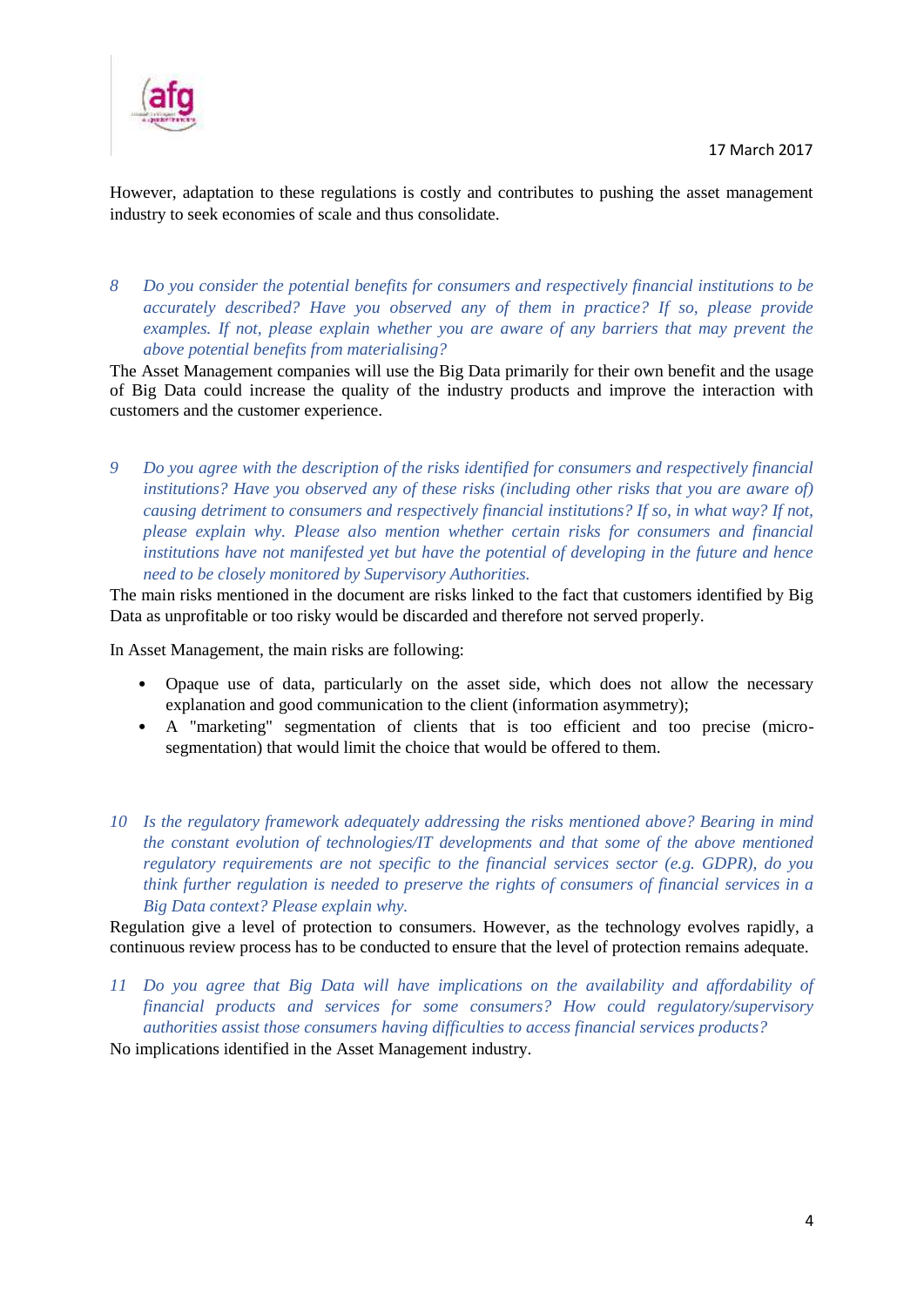#### 17 March 2017



*12 Do you believe that Big Data processes may enable financial institutions to predict more accurately (and act accordingly) the behavior of consumers (e.g. predicting which consumers are more likely to shop around, or to lodge a complaint or to accept claims settlement offers) and could therefore compromise the overarching obligations of financial institutions to treat their customers in a fair manner? Please explain your response.* 

The data are scattered in the asset management company, and for some not exploited. The use of Big Data technologies over all of these heterogeneous data will enable to provide a complete view on the customer.

In this way, companies can improve their marketing management, refine and make more efficient their multi-channel campaigns, improve the customer experience and thus increase customer loyalty and win new customers

The crossing and exploitation of data from the web is also an opportunity for companies to adapt to customers' new generations, such as "millenials", who expect services adapted to their needs and not online availability of a simple product catalog.

The combination of these data also makes it possible to measure the reactions of fund holders to the fund's over/under performance relative to the benchmark.

The consolidation of all the data related to the funds' liabilities makes it possible to model the customers' behaviour, and thus to anticipate and manage the liquidity risk of these funds. These models make it possible to adapt liquidity stress tests to the reality of behaviours.

*13 Do you agree that Big Data increases the exposure of financial institutions to cyber risks? If yes, what type of measures has your institution adopted or is going to adopt to prevent such risks? What could supervisory/regulatory authorities do in this area?* 

Being the Big Data an asset, there is an expoxure to cyber risk. The Asset Management industry can learn from incident in other industries which are more advanced in the usage of Big Data, where data have been stolen and resold or re-cycled on official and unofficial markets. The focus on cyber security should be enforced.

*14 Would you see merit in prohibiting the use of Big Data for certain types of financial products and or services, or certain types of customers, or in any other circumstances?* 

The Big Data is a general phenomenon linked to the technologies improvement crossing with a number of data in very rapid expansion. AFG have not identified any constraints on the use of these technologies, apart from the need to preserve the interest of clients.

It is the use that must be regulated, not the technology in itself.

*15 Do you agree that Big Data may reduce the capacity of consumers to compare between financial products/services? Please explain your response.* 

One of the risks of Big Data and notably of Artificial Intelligence is the opacity of the algorithm (or "reasoning"). However, financial and asset management services should be able to explain to the end customer the financial product offered to them and to contextualize the decisions: transparency on the management processes allows the client to compare and choose among the different financial products and services offered.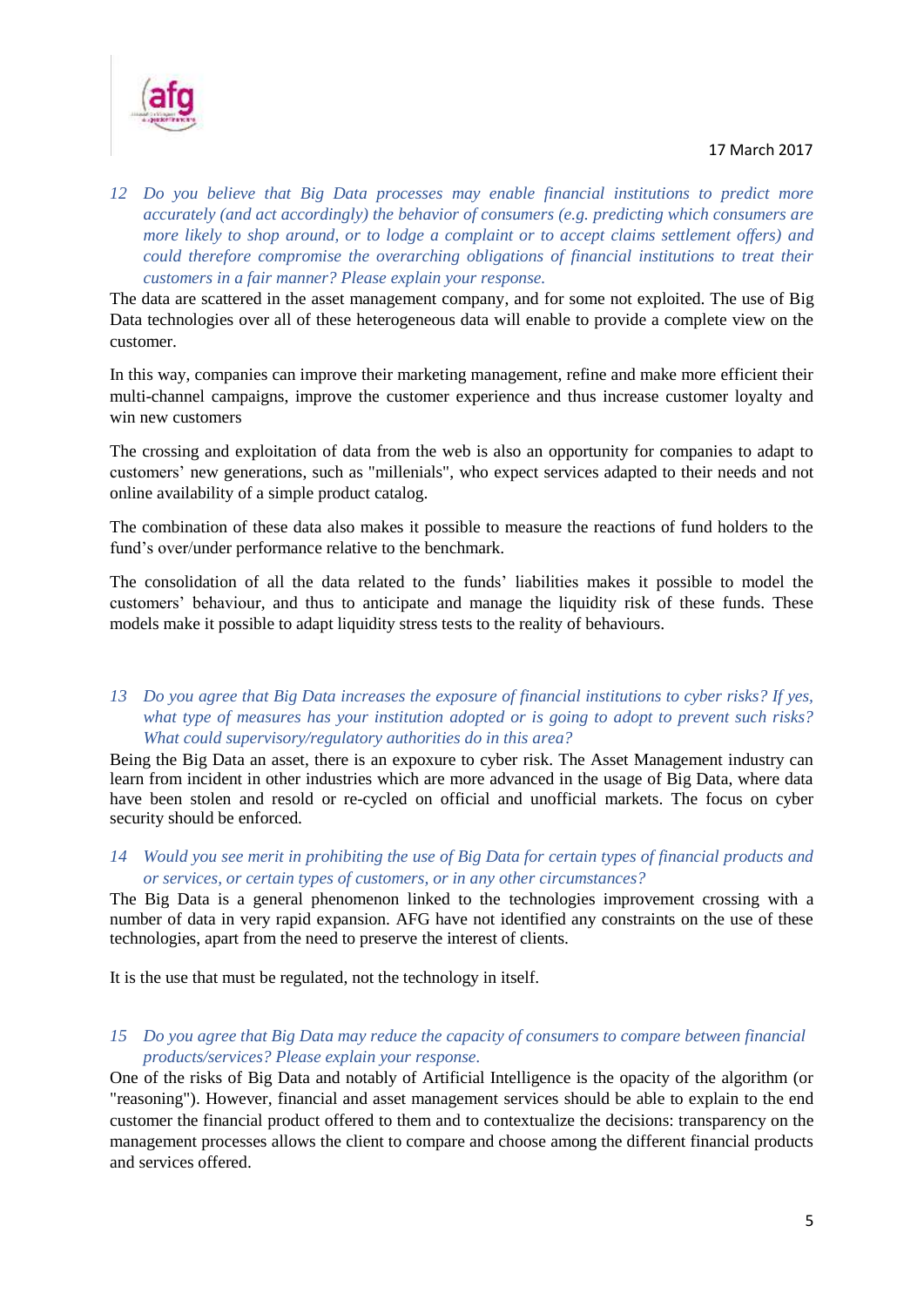

## *16 How do you believe that Big Data could impact the provision of advice to consumers of financial products? Please explain your response.*

Big data could be used in conjunction with robo-advisory to provide consumer advice or other forms of automated investing techniques.

### *17 How do you believe Big Data tools will impact the implementation of product governance requirements? Please explain your response.*

Big Data can enhance the fund product governance process by giving a more detailed representation of the target market. On the fund manufacturing side, Big Data are the opportunity to gather more information on investors, and on the distribution side it would allow there to have more details on the customer base, requirements and expectations.

## *18 How do you believe Big Data tools will impact know-your-customer processes? Please explain your response.*

The Big Data tools are effective to better know their customers and manage the regulatory requirements: the KYC (Know Your Client) procedure is cumbersome and time-consuming for sales and compliance teams. Moreover, it ends up upsetting the large customers who are being asked the same questions by their many providers of investment services, among which the asset management companies.

Some RegTech offer a service to provide the legal documentation of major investor clients and can, at the same time, perform the due diligence on anti-money laundering on behalf of the asset management companies.

The form template KYC developed by the AFG in conjunction with AF2i and AFTE must be integrated by these suppliers: investors will be able to fill it in once and for all and then leave it to the provider to distribute the updates. Some players, like Thomson Reuters and Swift, have launched a mutual platform of KYC online registries which collects information in a single tool that can be shared by all financial institutions. Reuter already manages 10,000 KYC.

### *19 What are key success factors for a Big Data strategy (i.e. the adaptation of the business model/plan towards Big data driven technologies and methods)?*

The key success factor is to develop a business strategy to the data management which includes big data, and consider in that context the value of data as an asset (for example selling tools to Clients or use it to lower the risk of the Asset Management company).

## *20 What are the greatest future challenges in the development and implementation of Big Data strategies?*

New technology will have to combine with the existing structure, hence requiring a refactoring of legacy systems which can be costly and complex. Another important challenge is to manage the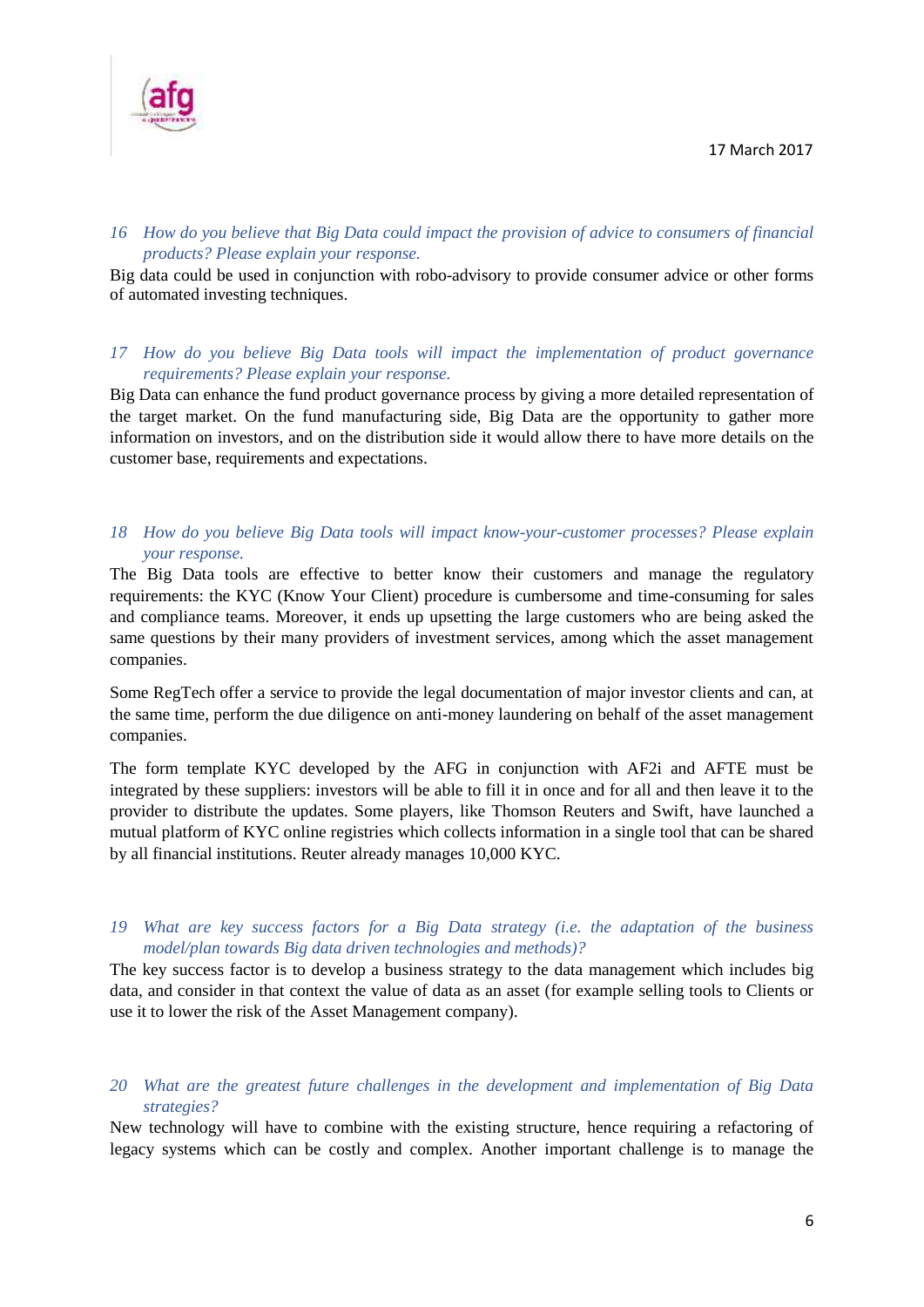

cybersecurity in the context of the asset management industry where the type of data processed are highly sensitive and cyber breaches can have serious consequences.

- *21 This Discussion paper refers to a number of measures and tools meant to ensure compliance with conduct and organisational regulatory requirements as well as data and consumer protection rules in the context of big data analytics. Are other measures and tools needed? If so, what are they and what they should cover?*
- *22 How do you see the development of artificial intelligence or blockchain technology in connection with Big Data processes?*

The blockchain makes it possible to do without intermediation and to establish a secure information between two parties. The system identifies:

- Validity of flows;
- The Decentralized Ledger Platform (DLP);
- Records transaction details block by block.

At this stage, a public blockchain for the redemption/subscription management would allow a very broad access to this technology: we could imagine that a fund or an asset management company could directly use this technology and their investors. Asset management companies and investors could join directly in this system without necessarily being required to go through a custodian.

This system would overcome the current opposition between the CSD model (France) and the TA model (Luxembourg), and have a transverse and homogeneous organization regardless of the jurisdiction of the fund, asset management company or investor ...

The advantages for an asset management company:

- it could have detailed and consistent information on the funds' liabilities without having recourse to the centralizer or the custodian;
- This would allow to imagine a multitude of services for the benefit of its investors and customers since they are known and traced.

Issues to be addressed before using the blockchain:

- As the information in the blockchain is anonymized, it will be necessary to provide identification keys to reassign the events history to the legal entities concerned.
- The information exchanged in the blockchain must be, at a minimum, standardized or even normalized to be exploitable, even over a long period (a multitude of standards would prevent economies of scale).
- In order to ensure that securities account keeping via blockchain has a satisfactory level of security, the law should recognize the terms of registration and retention (for the moment, attempts in this direction have been postponed, but the recognition of the use of the blockchain